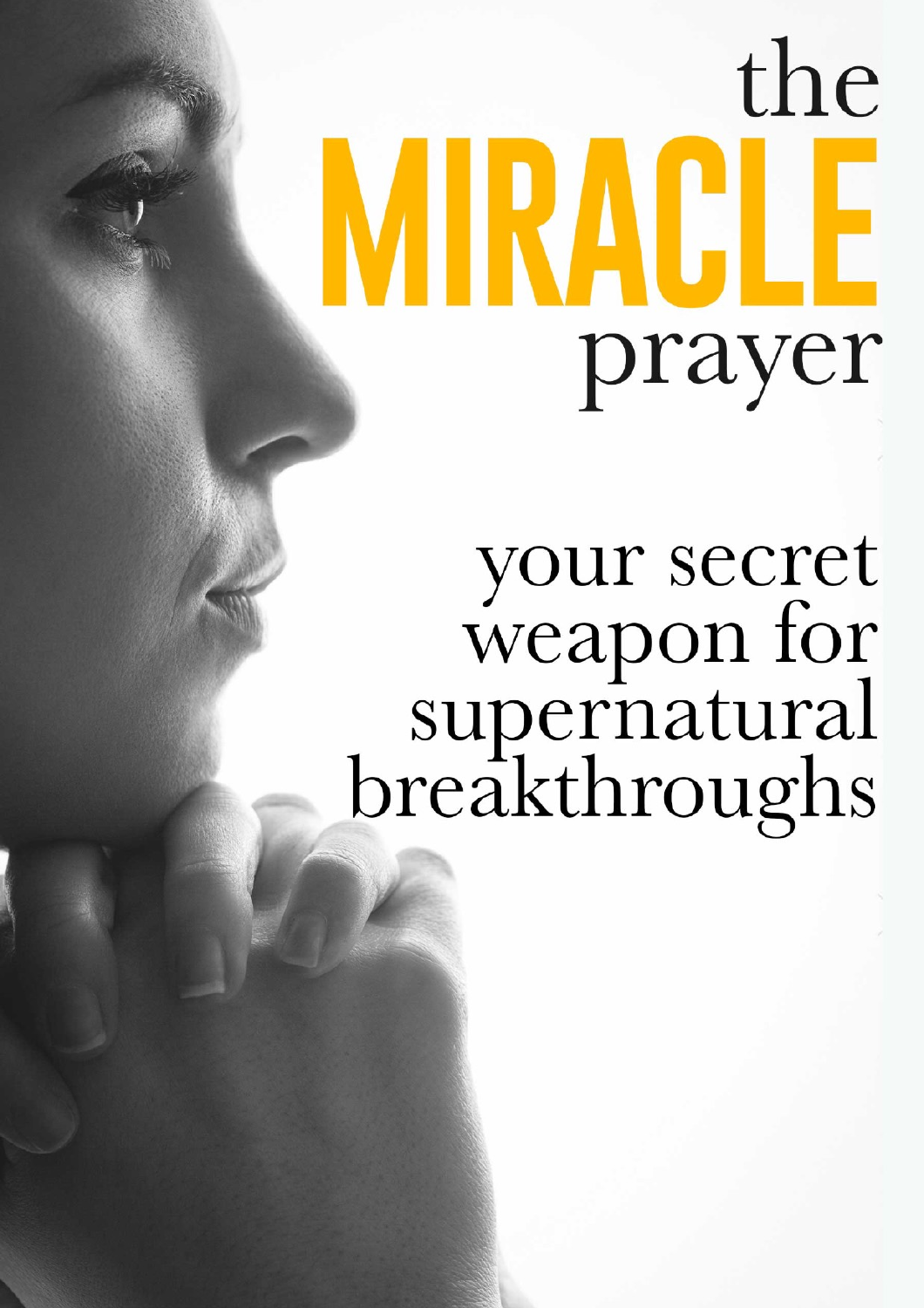# THE MIRACLE PRAYER

YOUR SECRET WEAPON FOR SUPERNATURAL BREAKTHROUGHS

BY JESPER XU

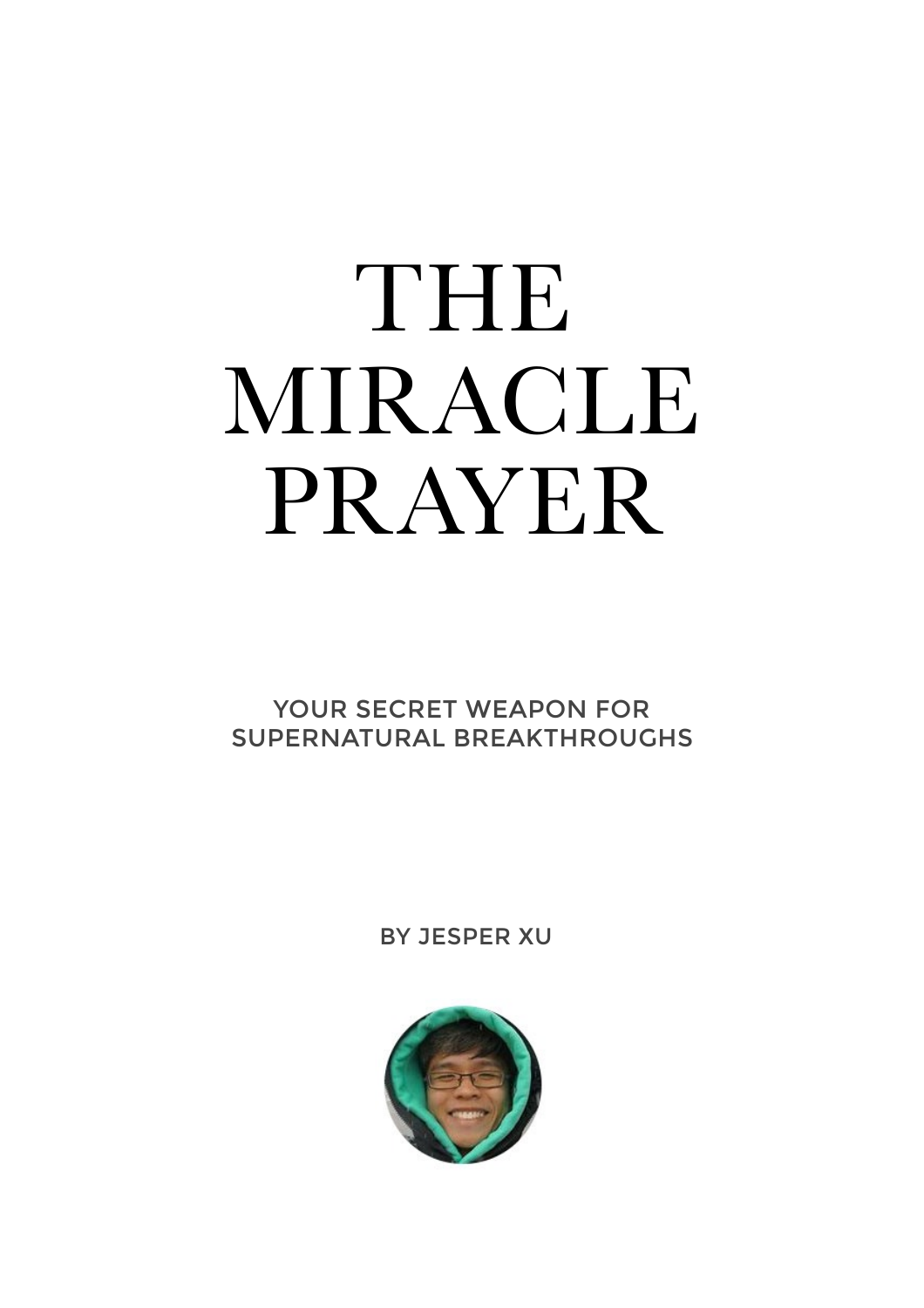#### **LEGAL NOTICE**

The Publisher has strived to be as accurate and complete as possible in the creation of this PDF, notwithstanding the fact that he does not warrant or represent at any time that the contents within are accurate due to the rapidly changing nature of the Internet.

While all attempts have been made to verify information provided in this publication, the Publisher assumes no responsibility for errors, omissions, or contrary interpretation of the subject matter herein. Any perceived slights of specific persons, peoples, or organizations are unintentional.

In practical advice books, like anything else in life, there are no guarantees of results. Readers are cautioned to rely on their own judgment about their individual circumstances and act accordingly.

This PDF is for informational purposes only and is not intended for use as a source of legal, business, accounting or financial advice. All readers are advised to seek services of competent professionals in legal, business, accounting and finance fields.

You are encouraged to print this PDF for easy reading!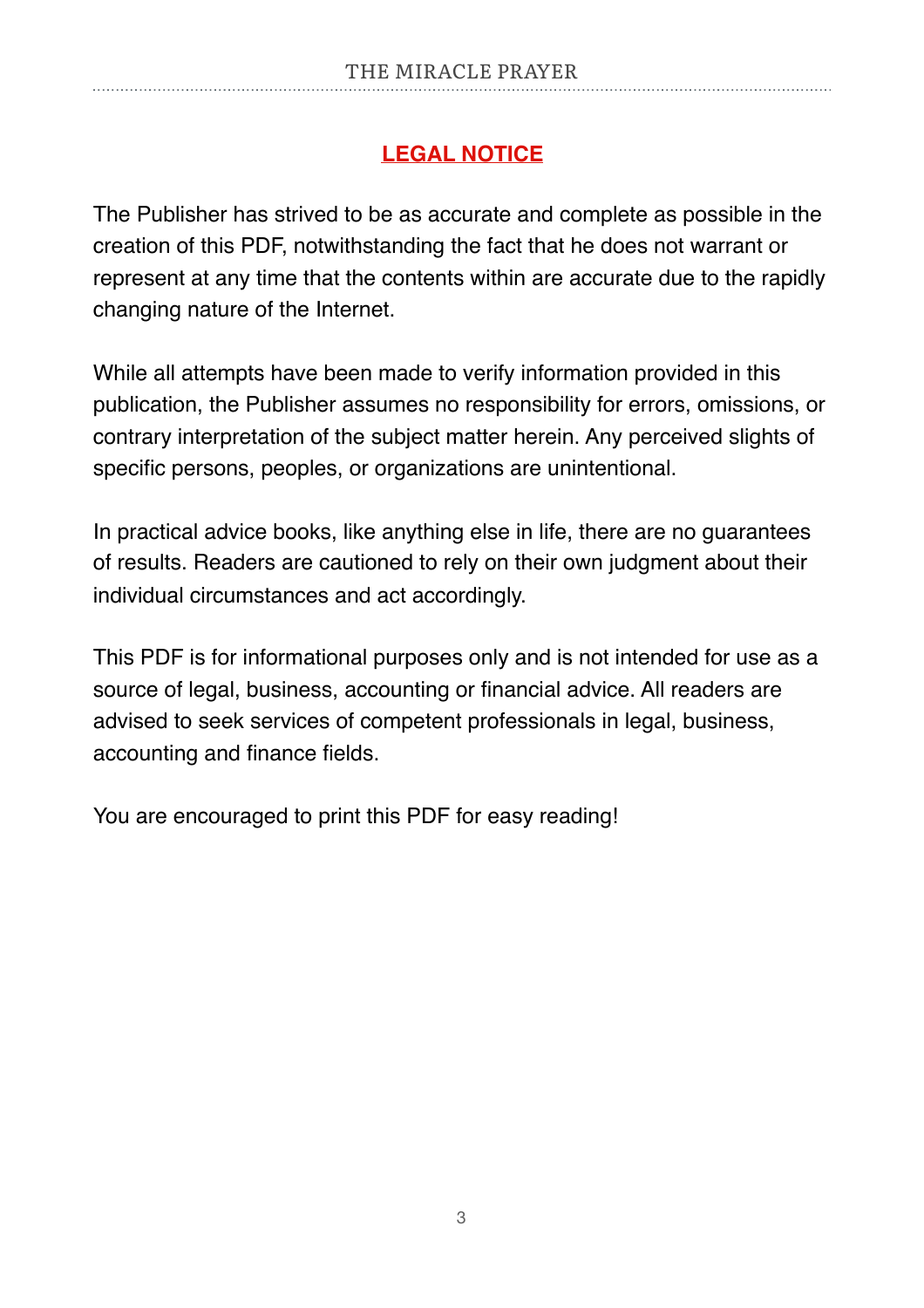#### **MIRACLE OF DUNKIRK - THE NATIONAL DAY OF PRAYER**

The day was May 23, 1940.

Winston Churchill, the British prime minister, spoke to King George VI about their situation.

———————————————————————————————

The situation in France was grim. The Germans had broken the front line and were closing in fast.

200,000 British troops sent to reinforce France and Europe were left stranded with their back against the waters. Their only chance of returning home was to cross the English Channel through Dunkirk, a city in North Eastern France.

It was an IMPOSSIBLE mission. Churchill thought they'd be lucky to get 40,000 men home.

———————————————————————————————

After the briefing, King George VI said this to Churchill:

#### *"We must pray. I'm calling for a national day of prayer."*

One day later on May 24, the King addressed the nation and called for a National Day of Prayer to be held on May 26: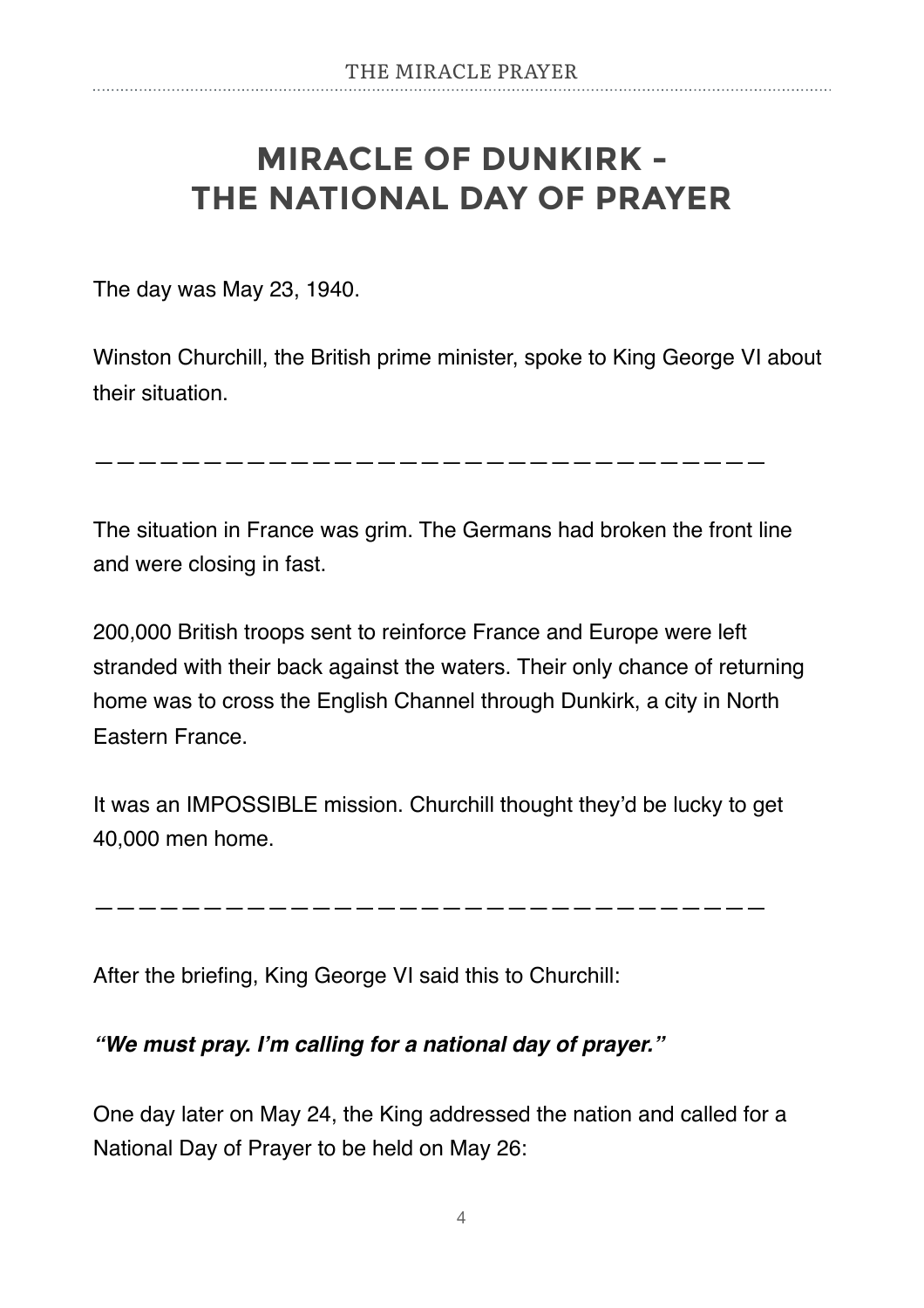*"Let us with one heart and soul, humbly but confidently, commit our cause to God and ask his aid, that we may valiantly defend the right as it is given to us to see it."*

On May 26, millions of people across the country responded to the Day of National Prayer.

British citizens of all religions, the Church of England, the Catholic Church, Jews and other religions packed into the Churches, Cathedrals, Mosques, and Synagogues to pray for deliverance.

The Times reported:

*"In the cities and towns, leaders of civic life attended church on this Day of National Prayer at the head of their people. From peaceful village churches in the remote countryside the same prayers were offered, just as in these fateful hours the same thoughts are in people's minds."* 

Nothing like this has ever happened before.

With the German tanks just miles from Dunkirk, German High Command reported that the British army was encircled, and their troops were proceeding to its annihilation.

And then the FIRST miracle happened.

On the exact day King George VI called for a National Day Of Prayer on May 24…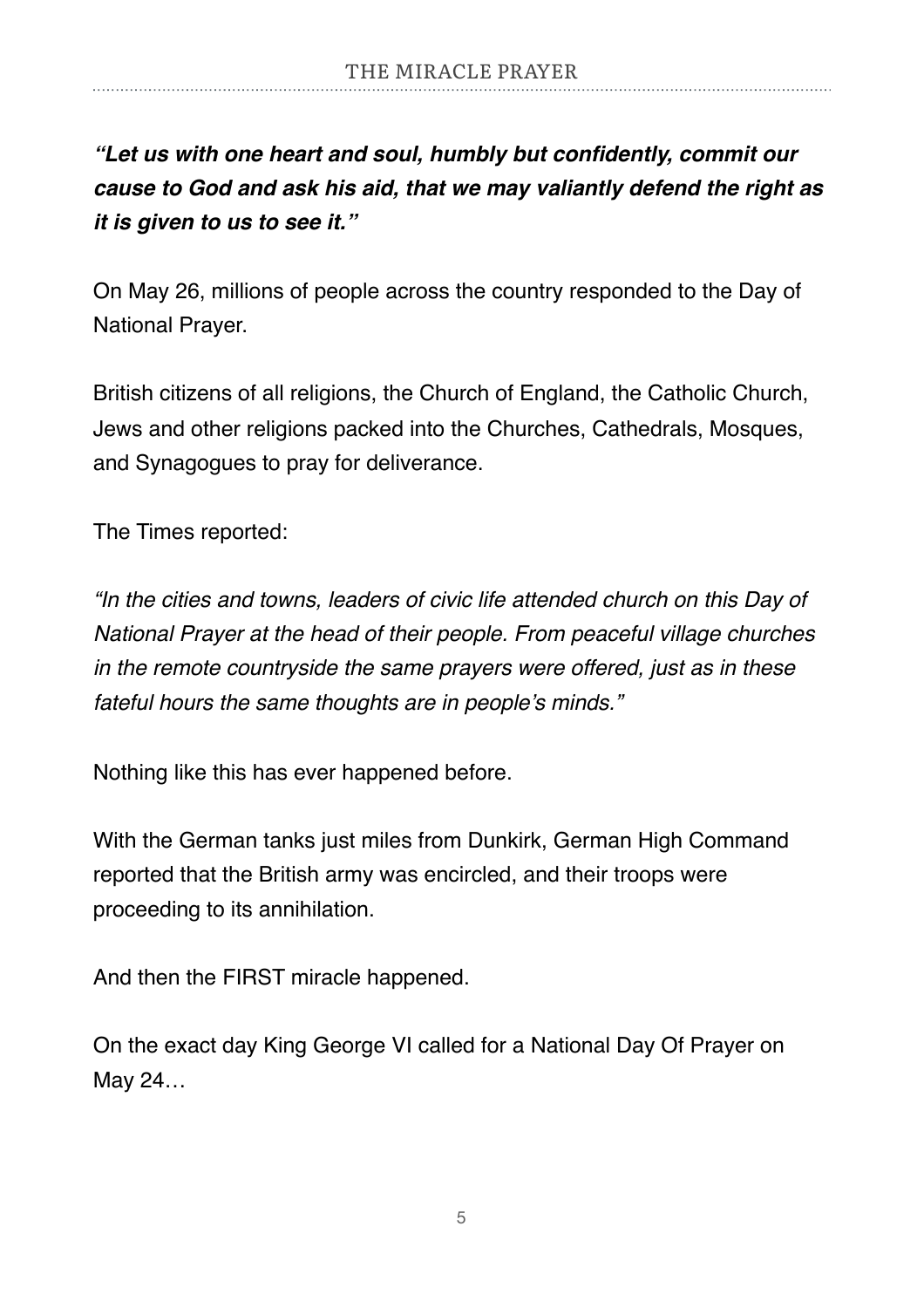Field Marshal Gerd von Rundstedt, with the approval of Hitler, halted the advance of the German tanks.

What stopped the German Marshal from sending in the tanks to annihilate the weak British and French forces? This was an unexplainable bizarre question that historians, up till today, are still debating.

As the engines of the tanks remained shut for three days, the allied troops were able to shore up their defensive line to temporary hold back the Germans.

The SECOND miracle happened after the German resumed their offense.

There was an eruption of rain in the skies. Heavy rain and low-hanging clouds grounded the German Air Force, stopping them from bombing Dunkirk.

If you've seen the movie "Dunkirk," you'd have remembered the scene when the German aircrafts bombed the beaches, and the soldiers all got into the "duck and cover" position praying they'd be still alive after the bombing.

And that destructive ability was taken from the Germans because of the violent storm.

The THIRD miracle was the exact opposite of the inclement weather.

For days, the English Channel, known for its notoriously choppy, rough and dangerous seas, was surprisingly calm.

It was reported that the water was like that of a bathtub. There was barely a ripple in the seas.

6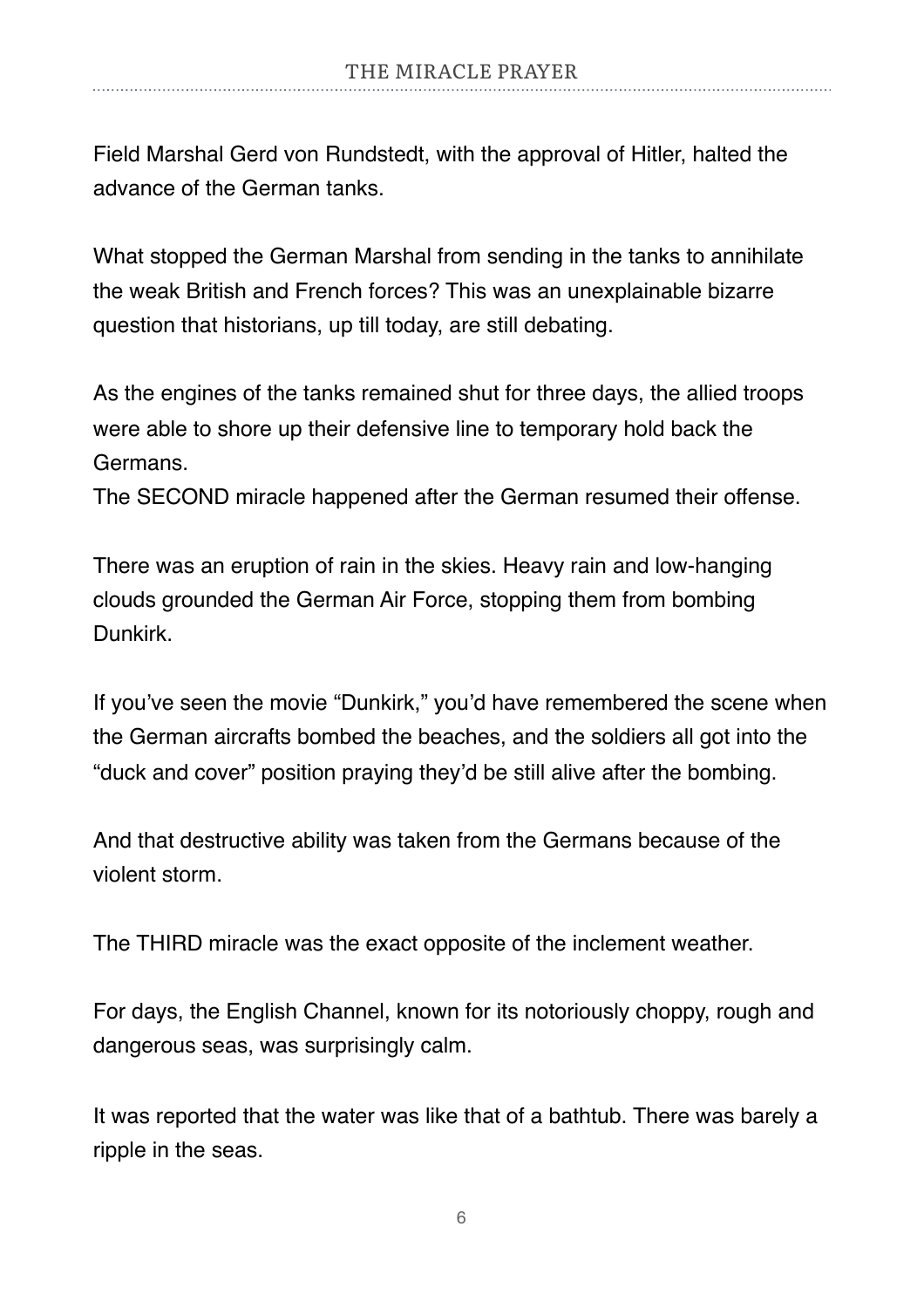This was key for the FOURTH miracle.

As there were limited battleships to ferry troops out of Dunkirk, hundreds of private vessels, rowboats, trawlers, motorboats responded to the evacuation mission.

They sailed across the Channel without any weapons, brought the soldiers from the shore to the Royal Navy vessels out in the North Sea, and off they went again, sailing back and forth as many times as they were required.

It was a scene no one had ever seen before. In fact, there were so many boats that the waters look like a freeway during rush hour.

Famously nonreligious Churchill called this rescue operation a MIRACLE. How else can you explain the evacuation of 338,000 soldiers in 9 days (Of these some 215,000 were British and 123,000 were French), when the initial goal was just 40,000 soldiers?

- Halting of the blitzkrieg.
- The sudden storm.
- Calming of the English Channel.
- Hundreds of boats, appearing seemingly from out of nowhere.

Without any one of these miracles, the operation would have failed.

Churchill was surely not looking at prayer as the answer…

But prayers created a miracle.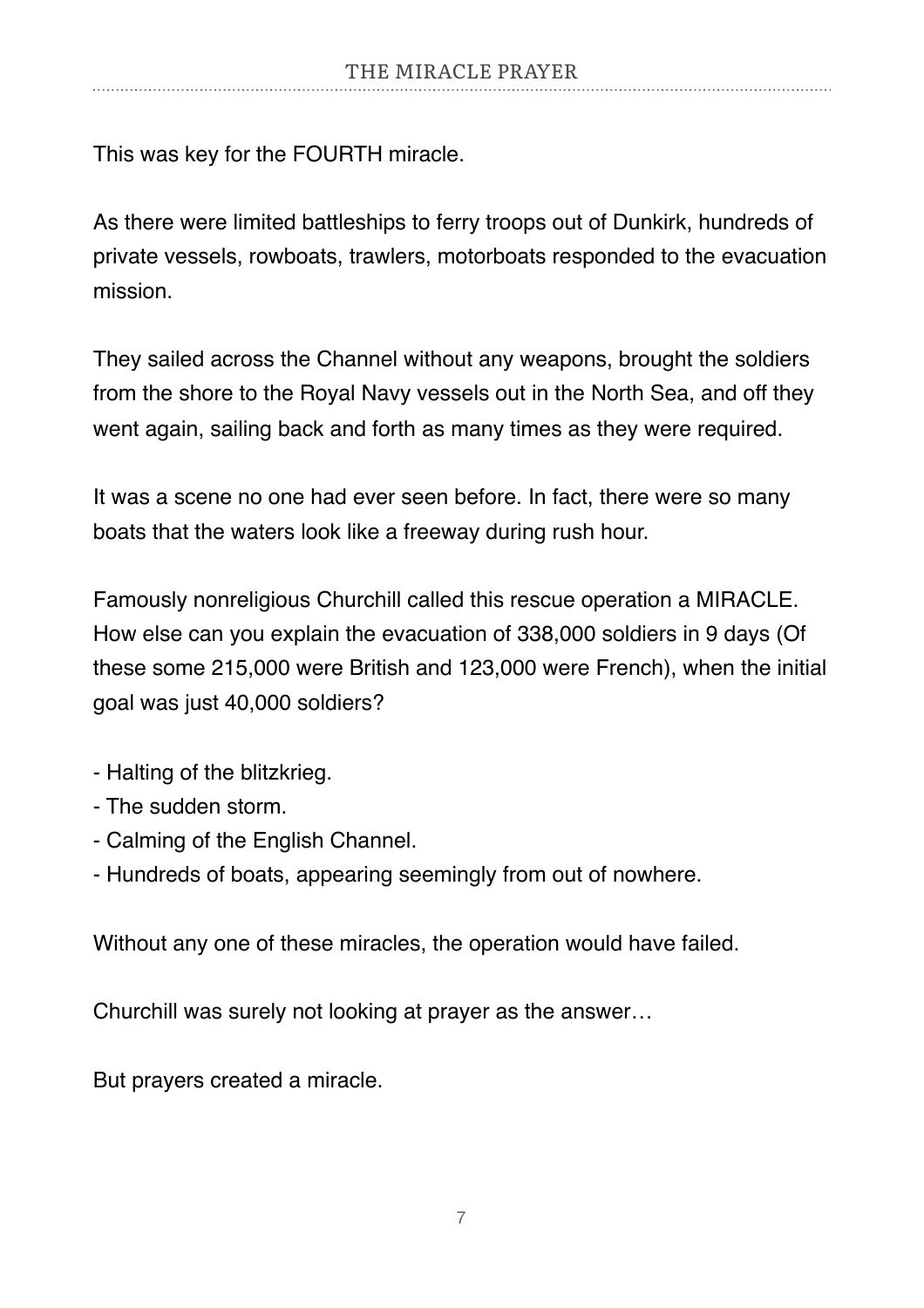#### **5 STEPS FOR MIRACLE PRAYERS**

Dunkirk is a testament that the bigger our problems, the greater our miracles.

That being said, you can pray for miracles at every level of life, from a small individual crisis to a national disaster.

When you pray, expect good things to happen.

Most people pray without believing in their prayers. They pray thinking, "It'll be good if my prayer is answered…"

If the outcome is not according to their prayers, they'll justify it as God's will, and then pray for something else.

Truth is, everything is possible for God, and He is more than willing to shower you with blessings and miracles.

When you invite God to intervene in your situations… roll your sleeves up and get ready to receive your miracles!

There isn't a magic formula for effective prayers.

That being said, have you experience times when you feel "a wave of peace" after a prayer… And you go like, "Wow, that's a good prayer!"

And there are times when you feel "Nah… Not going to get answered for that"

8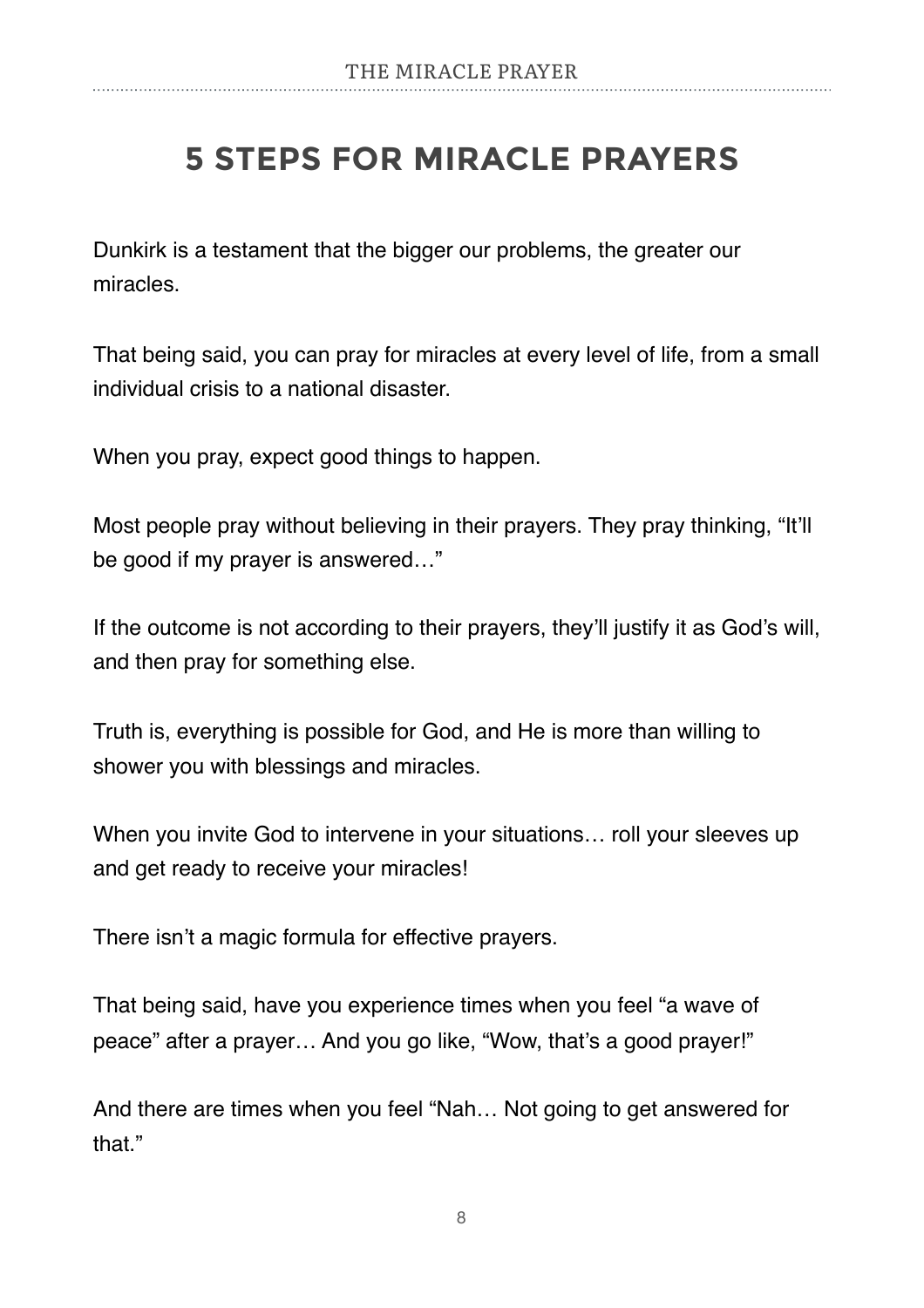Is there a way to make God answer our prayers?

God doesn't respond just because we pray hard. He is more interested in our hearts when we pray.

John Bunyan's words summaries it perfectly. "In prayer, it is better to have a heart without words than words without a heart."

Keeping that in mind, there are 5 elements when included in prayers, produces a spiritual transformation that ignites the power of the God within you. This strengthens your faith to receive your miracle from God.

Now faith is the substance of things hoped for, the evidence of things not seen. - Hebrews 11:1

When your faith is strong, you'll have a confident expectation that good is coming.

Here are your 5 steps for miracle prayers.

- 1. Know who you're praying to
- 2. Give thanks
- 3. Confess and ask for your miracle
- 4. Trust and let go
- 5. Take inspired actions

Let's get started!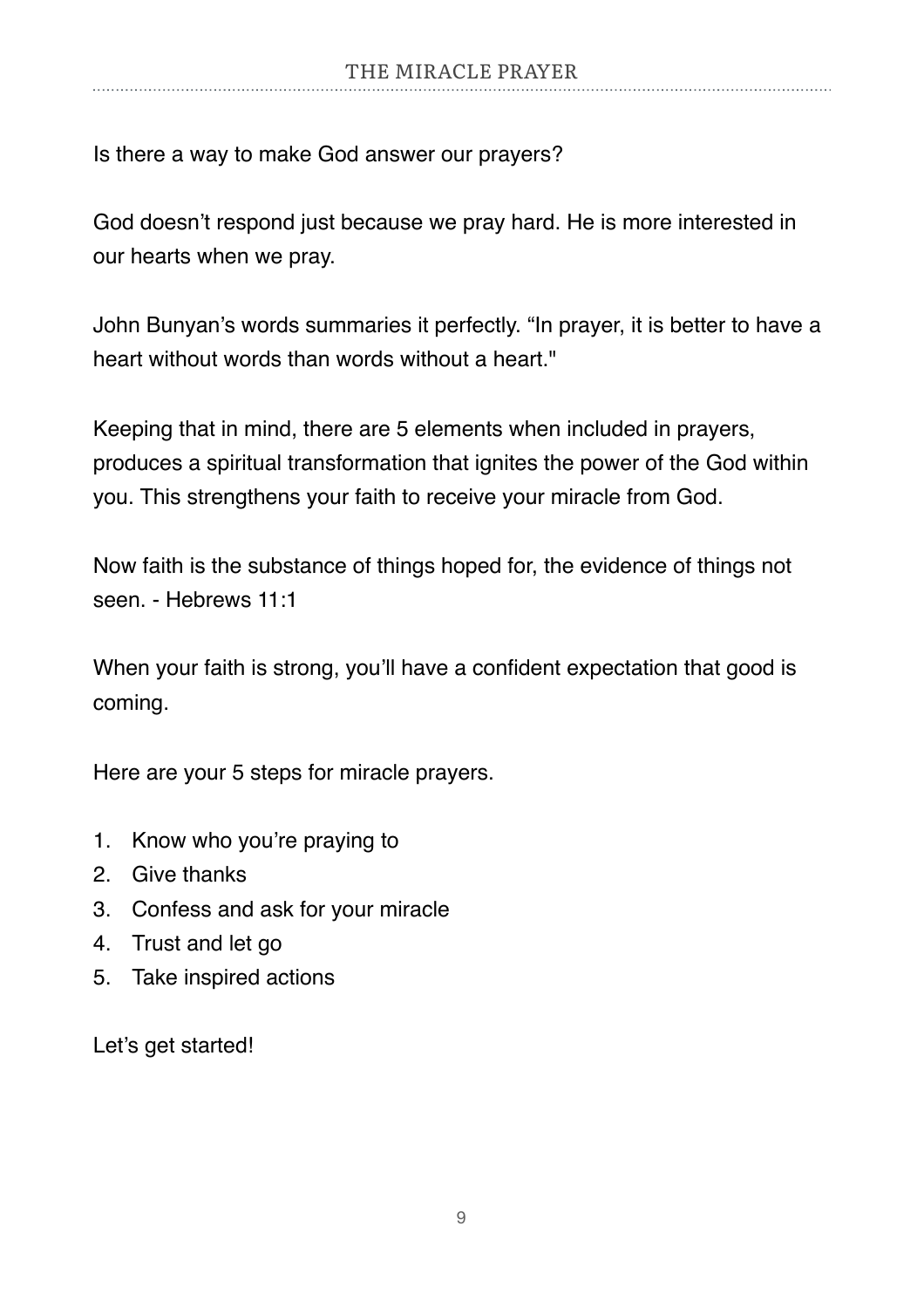#### **1. KNOW WHO YOU'RE PRAYING TO**

Let's start with some questions...

*What do you think power this world?*

*When we pray, what or who are we praying to?*

*Do you believe in the Higher Power running this universe behind the scene?*

*Do you believe in that intelligent, invisible power who is the real Source of the universe you see today?*

For me, this Higher Power is simply "God" because I believe in God the Creator of this Universe.

Some might argue that it is illogical to believe in an invisible, conscious, intelligent force responsible for our creation and that according to science, evolution is the source of who we are today.

But… Think about this for a minute…

The beautiful earth you live in… How the Earth is tilted and positioned inch perfect that it gives us four seasons, with temperatures and conditions perfectly calibrated for life… Everything you see on this Earth is created for each other…

Don't you think saying this is the result of unintelligent particles slamming into each other sounds more illogical?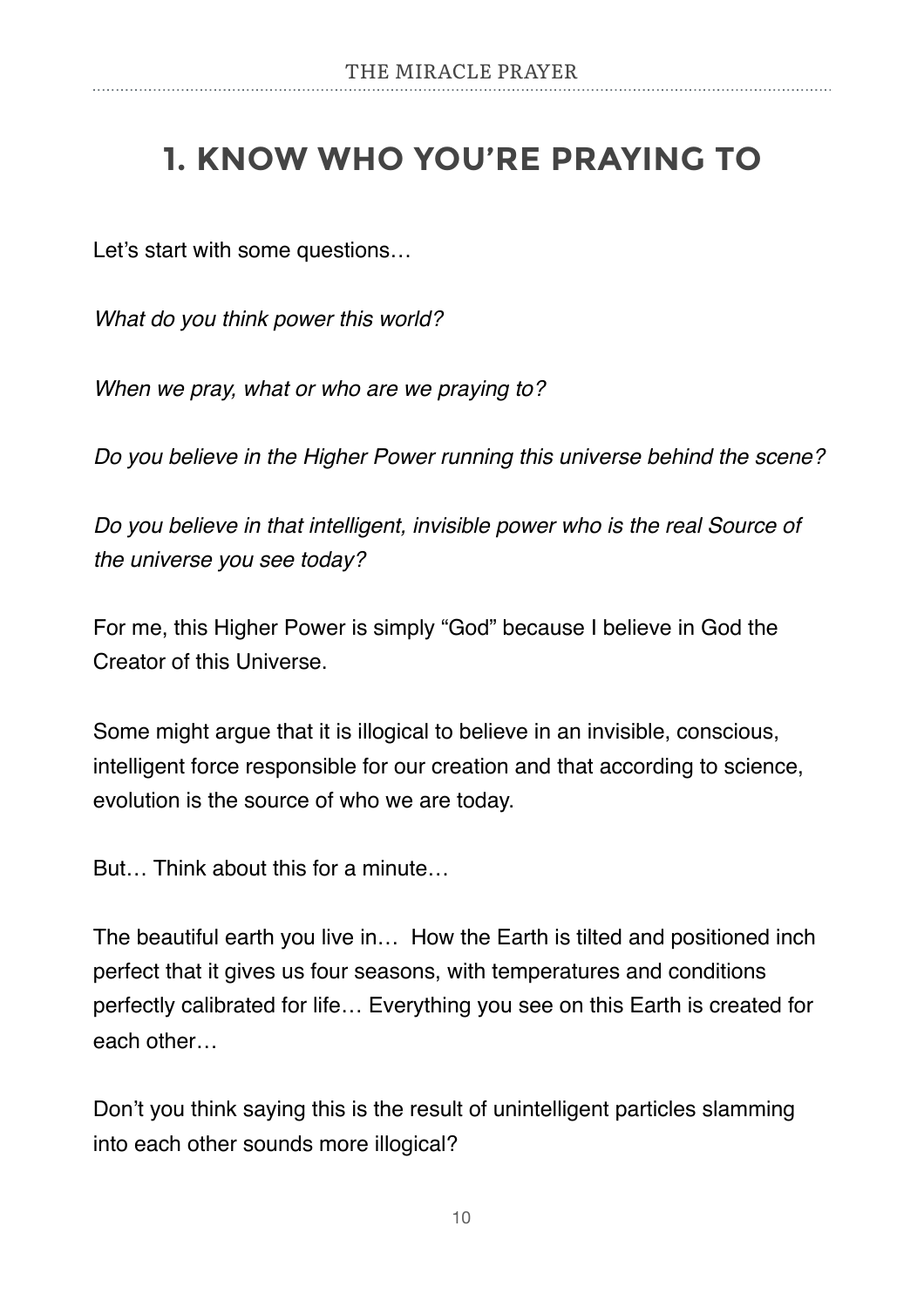I'm not here to debate about the existence of God. But there has to be a higher power that can wield the magic wand of miracles if you were to believe that your prayers can be turned into wonders.

Prayer is a conversation with this Higher Power you believe in.

Imagine writing a letter and posting it out without an address. How can you expect a reply?

You begin prayer by addressing the person to whom you are speaking.

As you have a clear idea of who you are speaking to, you'll know how to formulate what you want to say and how you are going to pray.

Your prayers are inspired by God's power in you. It springs naturally from your heart.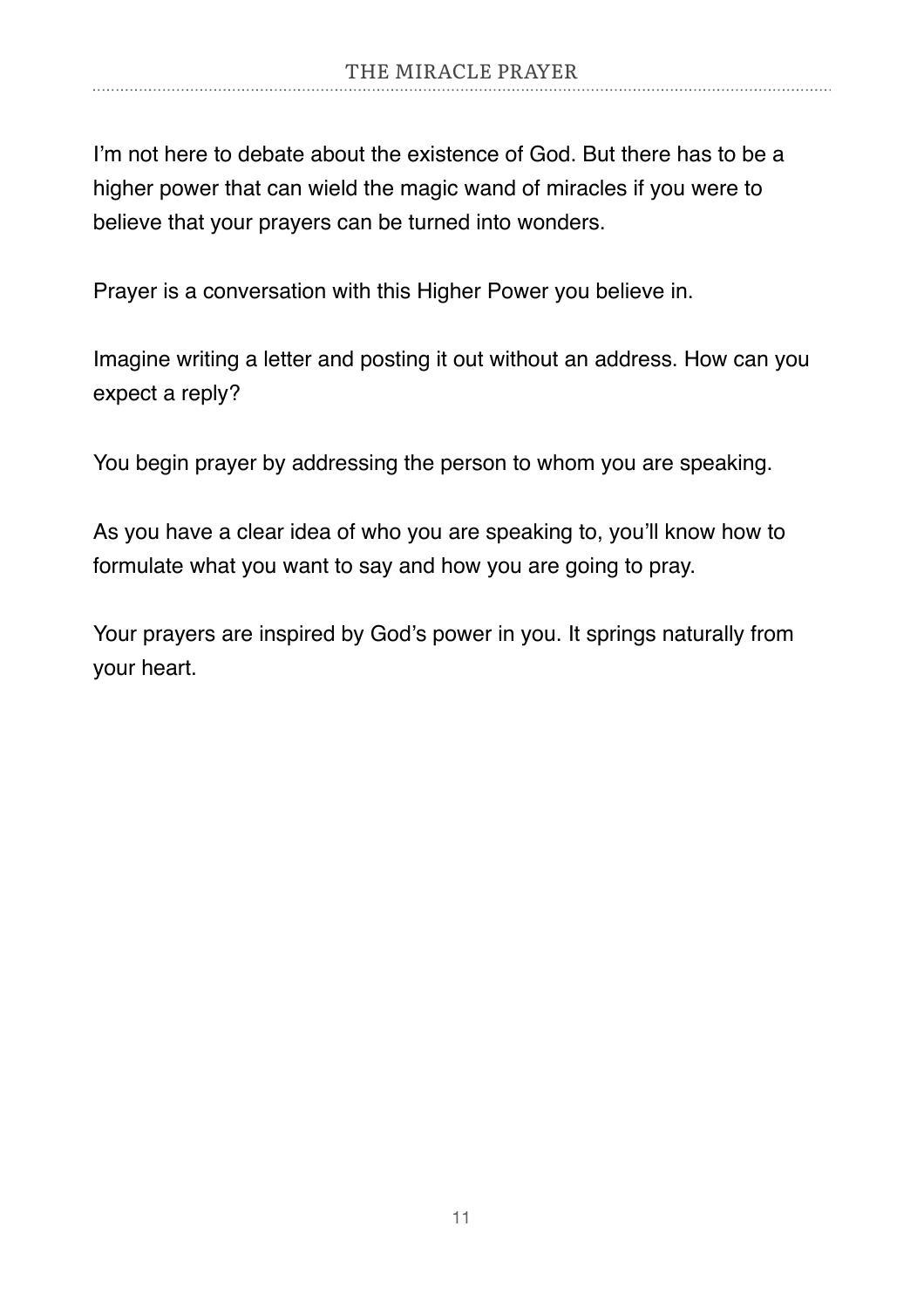#### **2. GIVE THANKS**

When do you say "Thank You?"

Cambridge Dictionary defines Thank You as "a polite expression used to tell someone that you are grateful because they have given you something or done something for you."

So, why should you give thanks to God?

Well, we are given the greatest gift of all.

You can hug the person you love, run a marathon, eat the best tasting food in this world…

All because of this perfect present from God:

The gift of life.

You might renounce this idea, but you can't deny the fact that the air you breathe, the sunrise that greets you every morning, the beautiful night full of stars, and your creative mind that produces amazing thoughts…

They are all freely given to you.

As you thank your Creator for what He has given you, you are subconsciously acknowledging His works in your life.

When you appreciate and love what you have, more will be given to you.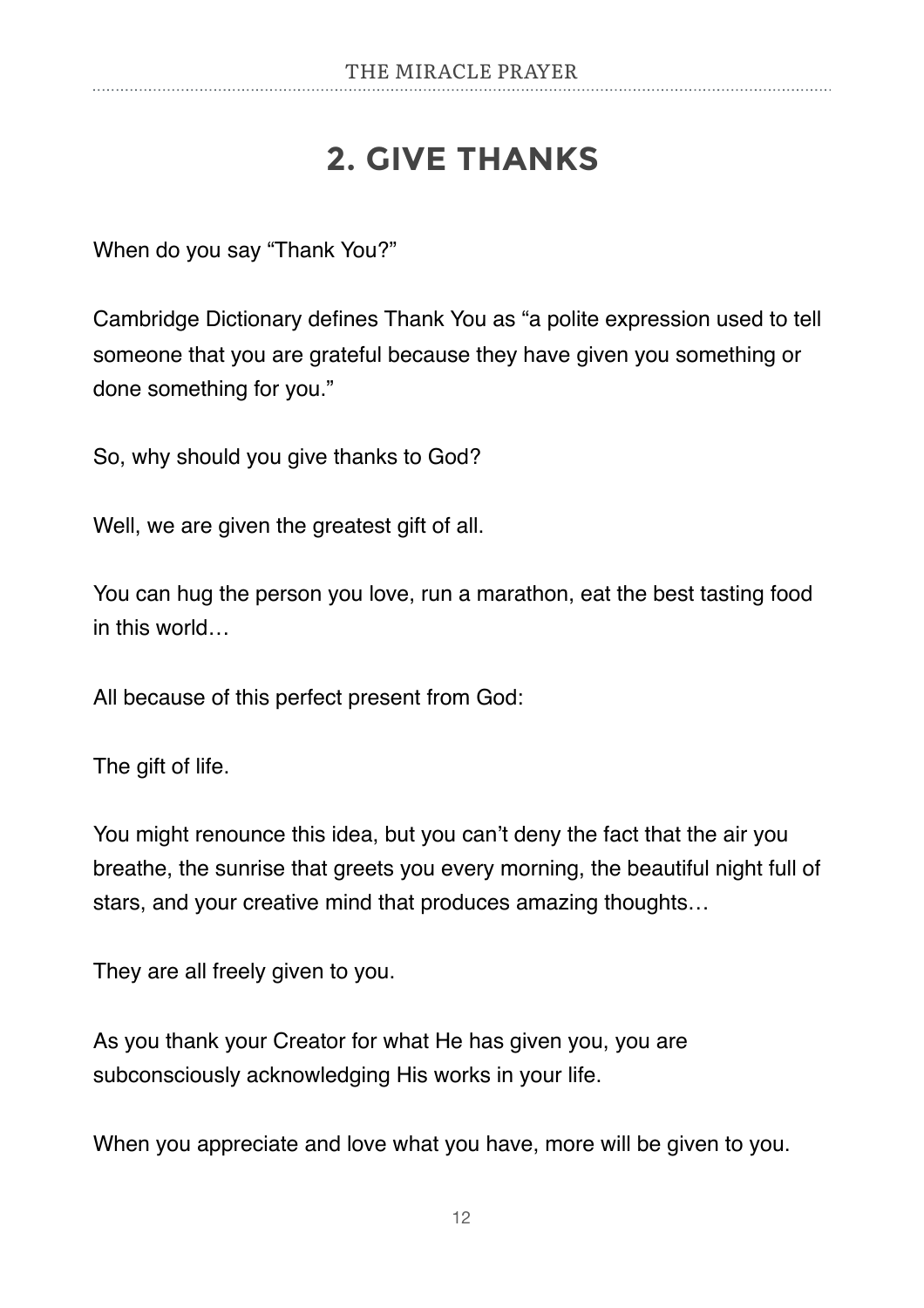### **3. CONFESS AND ASK FOR YOUR MIRACLE**

Imagine two empty pails. One is covered with a lid, and the other is uncovered.

Which pail can be filled with water?

The lid is your ego. It stops the power of God from flowing into your life.

The ego is who you think you are. It's your false identity. It is made up of many different beliefs you've acquired since young.

When you place your ego higher than your prayer, the miracles won't flow.

It's like someone is stepping on the garden hose. Nothing is flowing.

Now, answer the question "Who am I?" Take a good few minutes to rediscover yourself.

Until you've plodded through the ego's guise and smoke screens, a part of you will always think you'll be able to survive without God's help.

As you learn to let go of your ego and make known your vulnerability and weakness to God…

Expect His grace to supply your every weakness.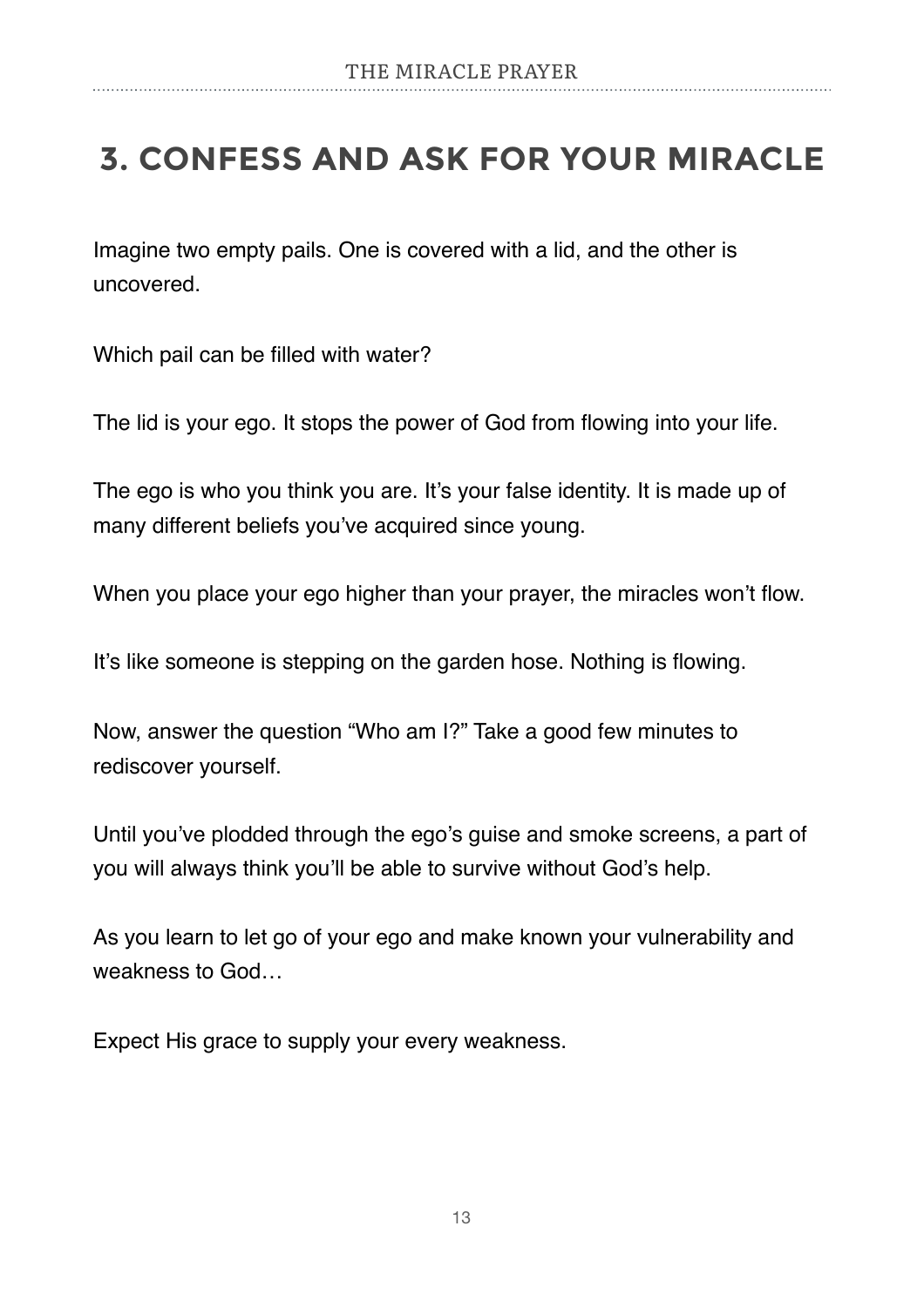#### **4. TRUST AND LET GO**

Let me quess one question that is on your mind right now...,

*"My prayer doesn't yield results!"*

Well, it's not only you...

Think about it for a second…

Can you imagine a world where everyone gets what they prayed for?

Here's a scene from the movie "Bruce Almighty" (Bruce was given the power of God in this film) which depicts what happens when everyone gets their prayer answered.

———————————————————————————————

A scene at a party. Everyone is in an ecstatic mood, many prayers having been recently answered.

*Businessman: "I'll drink to that! My tech stocks tripled in five days."*

*Woman: "You seem taller." Man: "I am!"*

*A father: "My son pitched a no hitter!"*

*Plump lady: "I lost 47 Ibs on the Krispy Kreme diet."*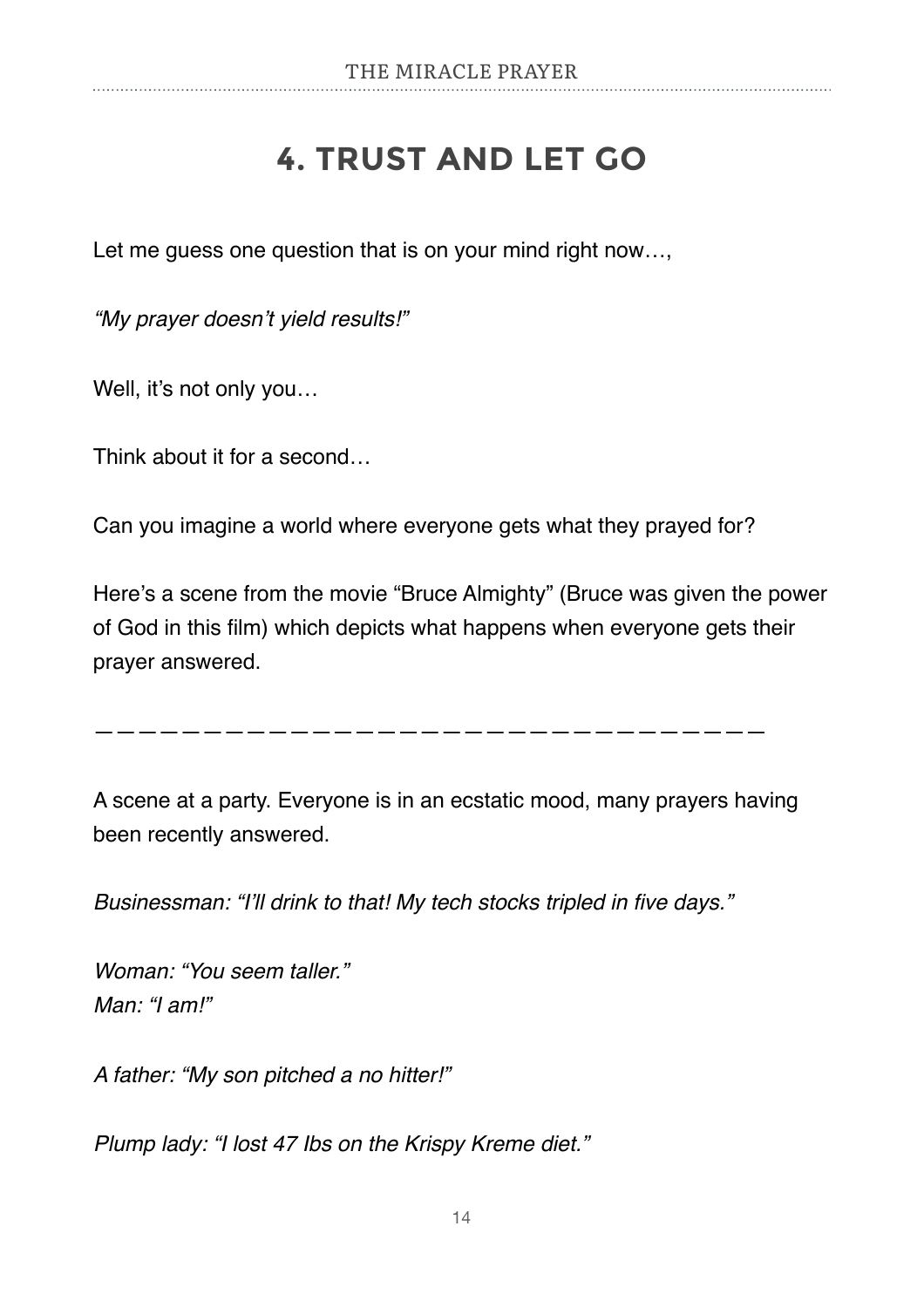Another scene:

*Grace: "Debbie won the lottery." Bruce: "Oh, yeah? You're kidding…" Grace: "But I guess… so did 400,000 other people. So she won like… 17 dollars."*

Another scene:

A FULL ON RIOT in progress. College students, city dwellers going crazy. Cars are burning, people are out of control. Escaped convicts are running in and out of stores looting right alongside ordinary citizens.

Bruce stumbles through the mayhem, confused.

*Bruce: "What's going on?" College Kids: "Partying, man. Woooo!! Sabers!" (Sabers won their first championship in 22 years.)*

*They continue to trash the area.*

*Bruce: "But your team won!"*

Cars are being rolled over. A lone police officer protects himself with his shield as he's pelted with various debris. The Officer pulls Bruce down behind a car.

*Police Officer: "Stay down."*

*Bruce: "Where are the other officers?"*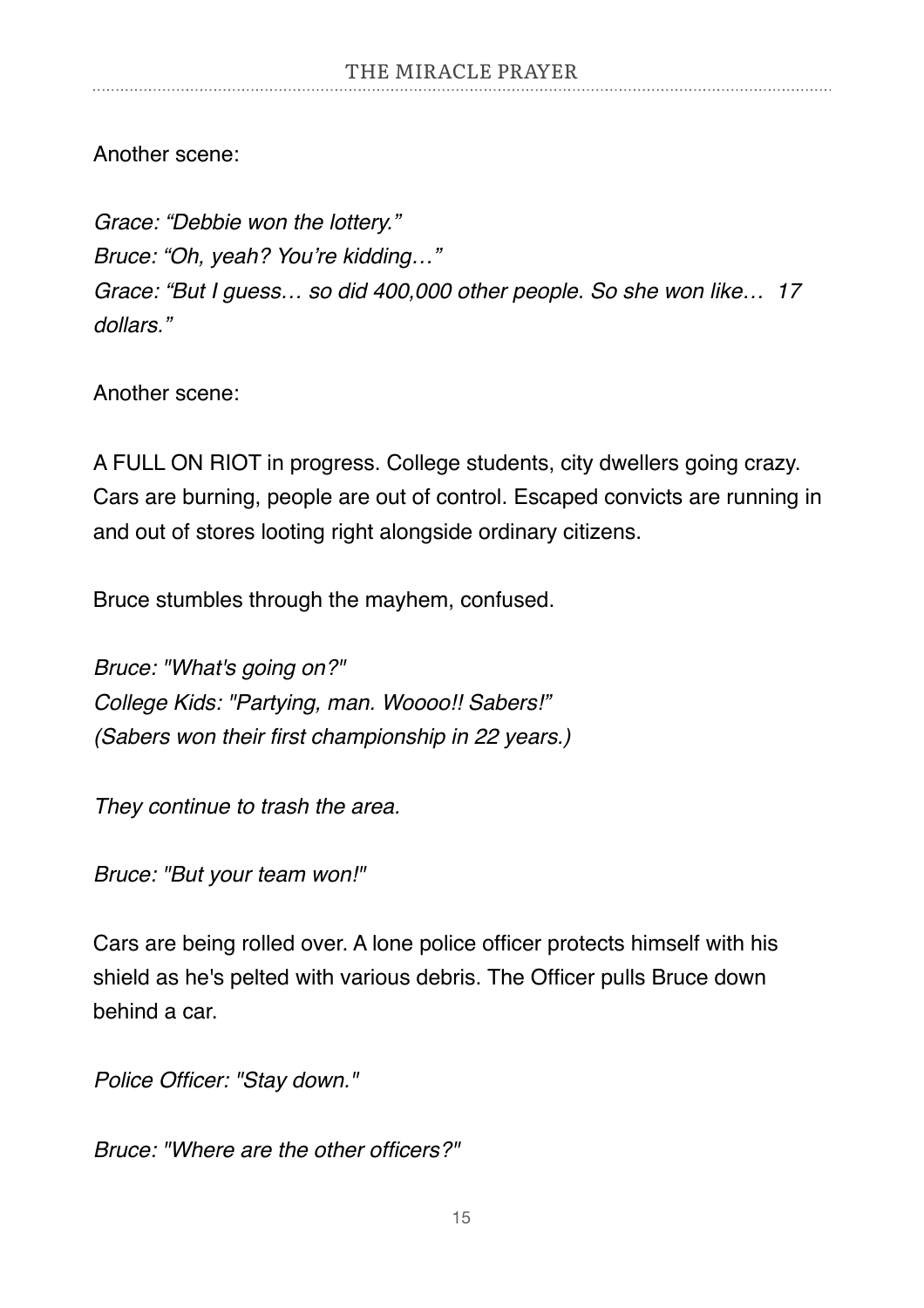*Police Officers: "What other officers? Half the force just retired. Said their 'ship came in.' You better get home pal. It's dangerous out here."*

The Officer heads out. Bruce stands, then quickly ducks, as a bottle is tossed through a window that has a lotto sticker on it.

*Rioter: "The lottery sucks! I only won 17 bucks!"*

———————————————————————————————

In the midst of chaos, a bolt of lightning struck, and Bruce was brought back to the deserted building again.

GOD: Not as easy as it looks, is it, son? This God business.

Bruce: They're all out of control! This mayhem, I don't know what to do.

GOD: Well, you're right on time. 7 o'clock. All righty, then.

(Bruce proceeds to clean the floor with God.)

Bruce: There we are. That's good. GOOD.

GOD: It's a wonderful thing. No matter how filthy something gets, we can always clean it right up.

Bruce: They were so many. I just gave them what they wanted.

GOD: Yes. And since when do they have a clue about what they want? Bruce: So what do?

16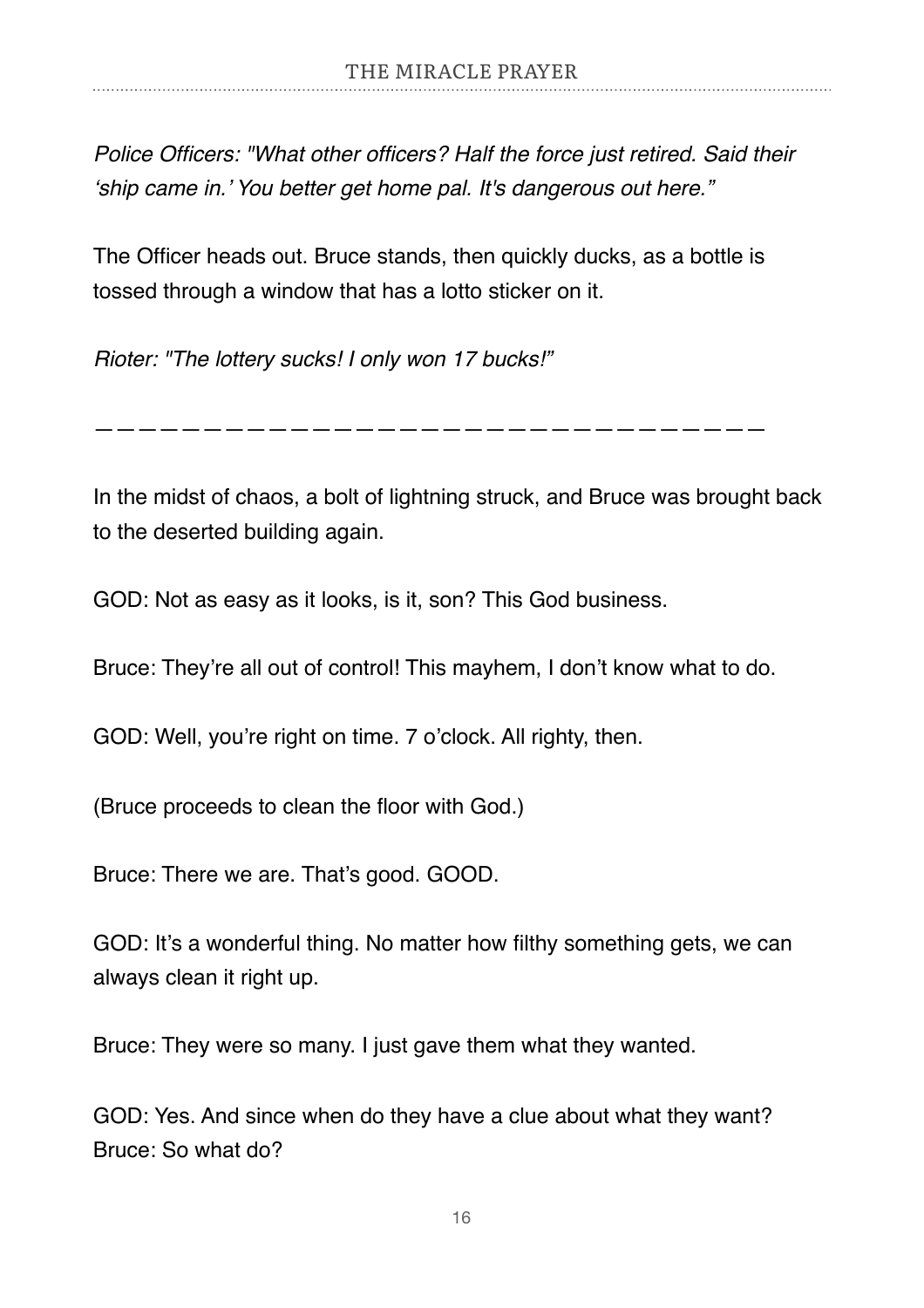GOD: Parting a soup is not a miracle, Bruce. It's a magic trick.

A single mom, who's working 2 jobs, and still finds time to take her son to practice, that's a miracle.

A teenager who says no to drugs and yes to an education, that's a miracle.

People want me to do everything for them.

What they don't realize is they have the power.

Want to see a miracle, son?

Be the miracle.

———————————————————————————————

God works in ways that are beyond our understanding.

You can pray…

But understand that your requests, through your small view of this universe, is far behind the divine intelligence of God's plan for you.

Don't expect miracles to fall at your feet after praying.

Don't get me wrong. Sometimes they do, and sometimes they don't.

Rejoice when you experience Godly miracles…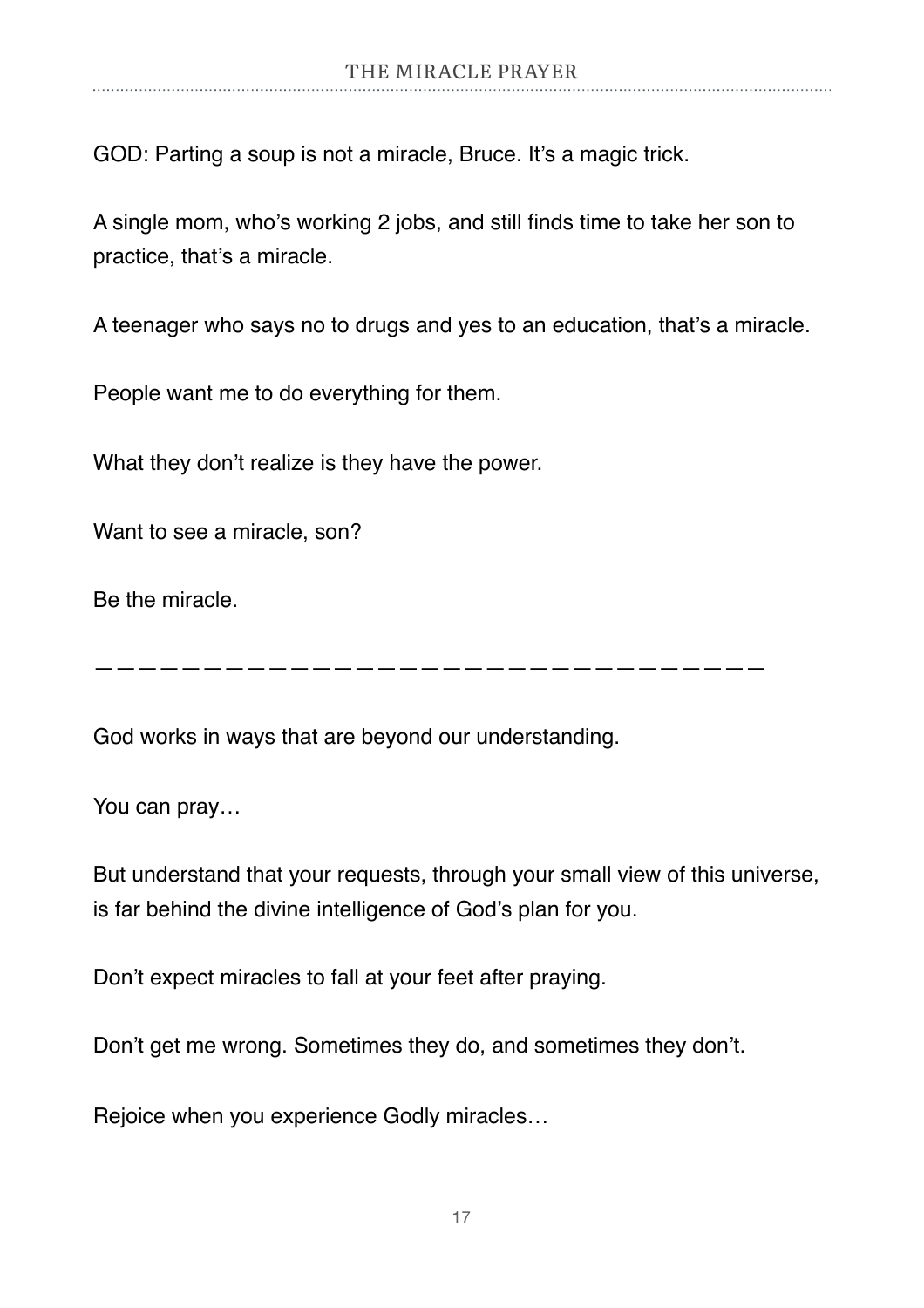But don't be dejected when your prayers are not answered.

God exists outside of time.

He knows your past, present, and future, and has bigger and better plans than you can imagine.

As you pray, trust not in your understanding but lean into his leading.

Surrender and let go.

This is the divine intelligence that has created our complex and diversified universe.

Whatever you are praying for, know that something better is coming.

And know this…

Whatever is impossible with man is possible with God.

He works in you and through you to create miracles.

He has given you divine talents and gifts to share with this world…

Cultivate these gifts and witness his miraculous power grow as you shine more and more for Him.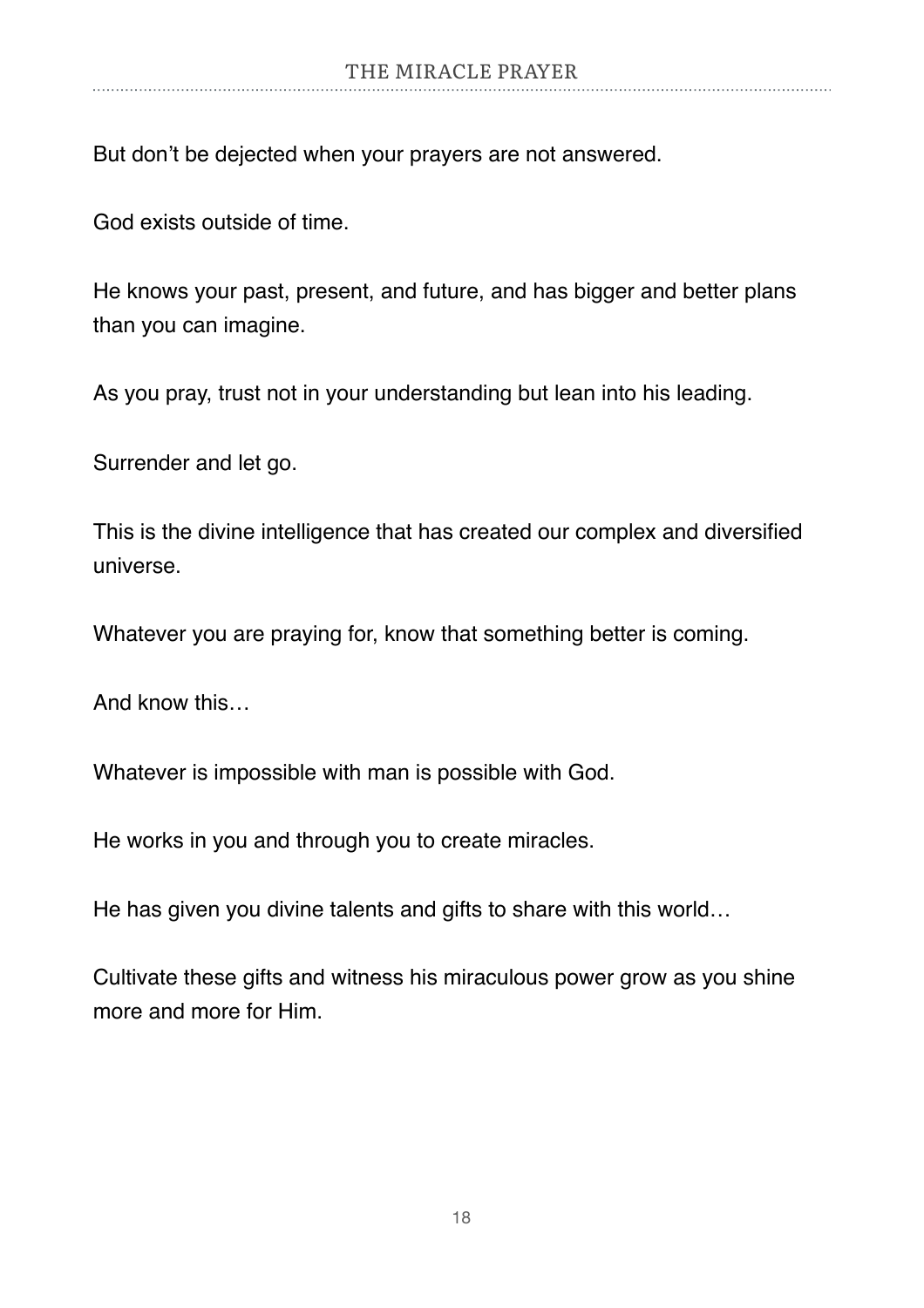### **5. TAKE INSPIRED ACTIONS**

For the final step, you have to take action on the inspiration, thoughts, and intuition you've received.

Many people fail at this stage as this is the hardest step to take.

You'll feel uncomfortable, scared, and unsure if your decisions are backed by God.

Let me share a story on why INACTION causes your miracles to flop.

———————————————————————————————

A man was caught in a shipwreck. He was floating in the sea in his lifejacket and prayed to God to rescue him.

A ship came by, and the captain said, "I've come to save you."

"No thanks" replied the man. "I've prayed to God, and I'm sure He will save me."

3 days later the police came by in a boat. "Hop in, and we'll take you to safety."

"No thanks" replied the man. "I've prayed to God, and I'm sure He will save me."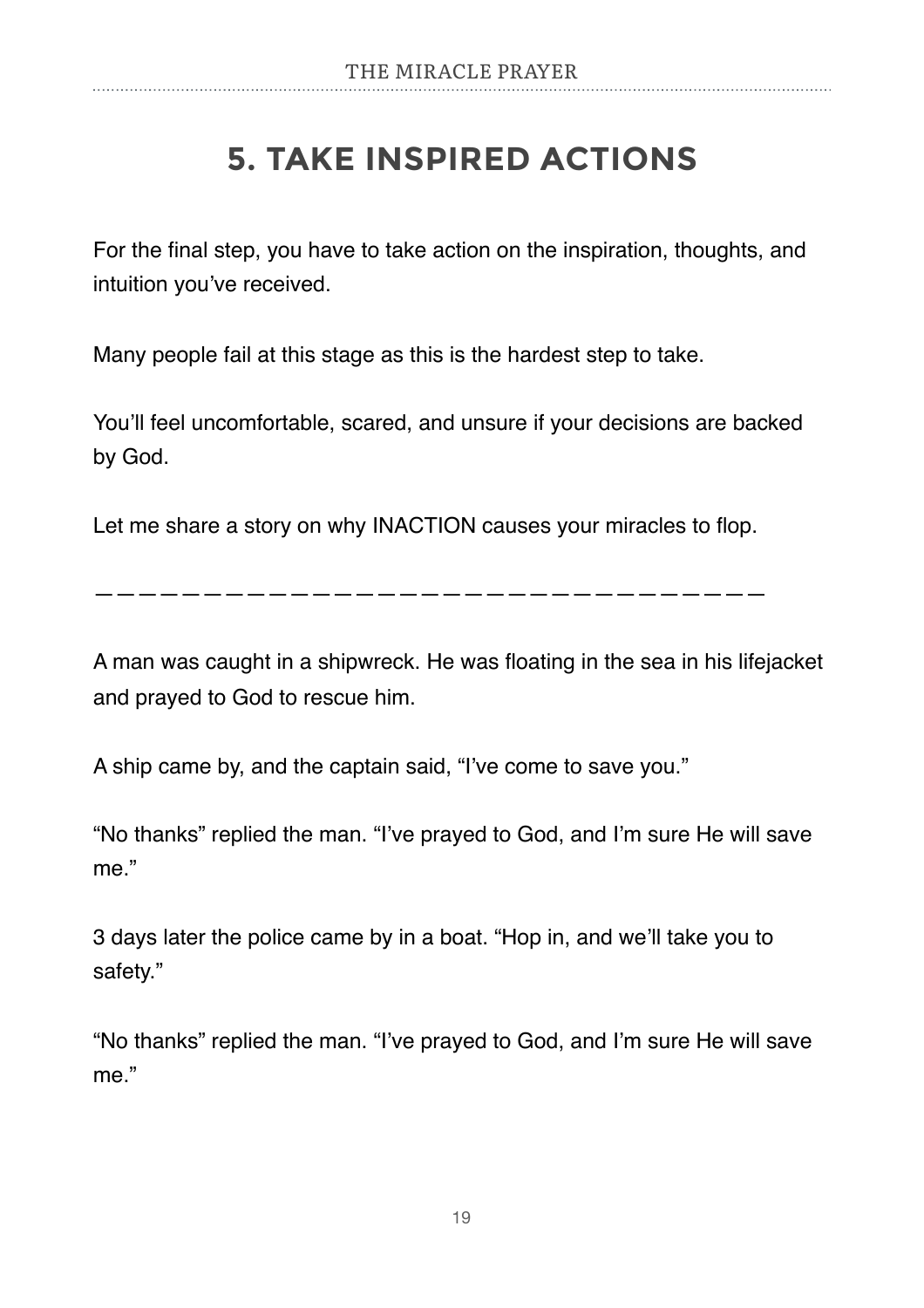After 3 days, a rescue service ship found him. The rescue crew threw him a rope and said. "Hold onto the rope. We'll pull you in."

"No thanks" replied the man. "I've prayed to God, and I'm sure He will save me."

After some days, the man died.

When he arrived at heaven, he demanded an audience with God.

Ushered into God's throne room he said, "God, why am I here in heaven? I prayed for you to save me, I trusted you to save me!"

God said, "I sent you a boat 3 times!"

———————————————————————————————

We co-create results. God works through you.

Don't just sit on an inspiration. Act on it.

When you see an opportunity, pray and then seize it if you feel peaceful about it.

God will close the doors that are bad and open the doors that are good.

Now's the time to give up emotional attachment and take inspired actions.

Remember, action create miracles.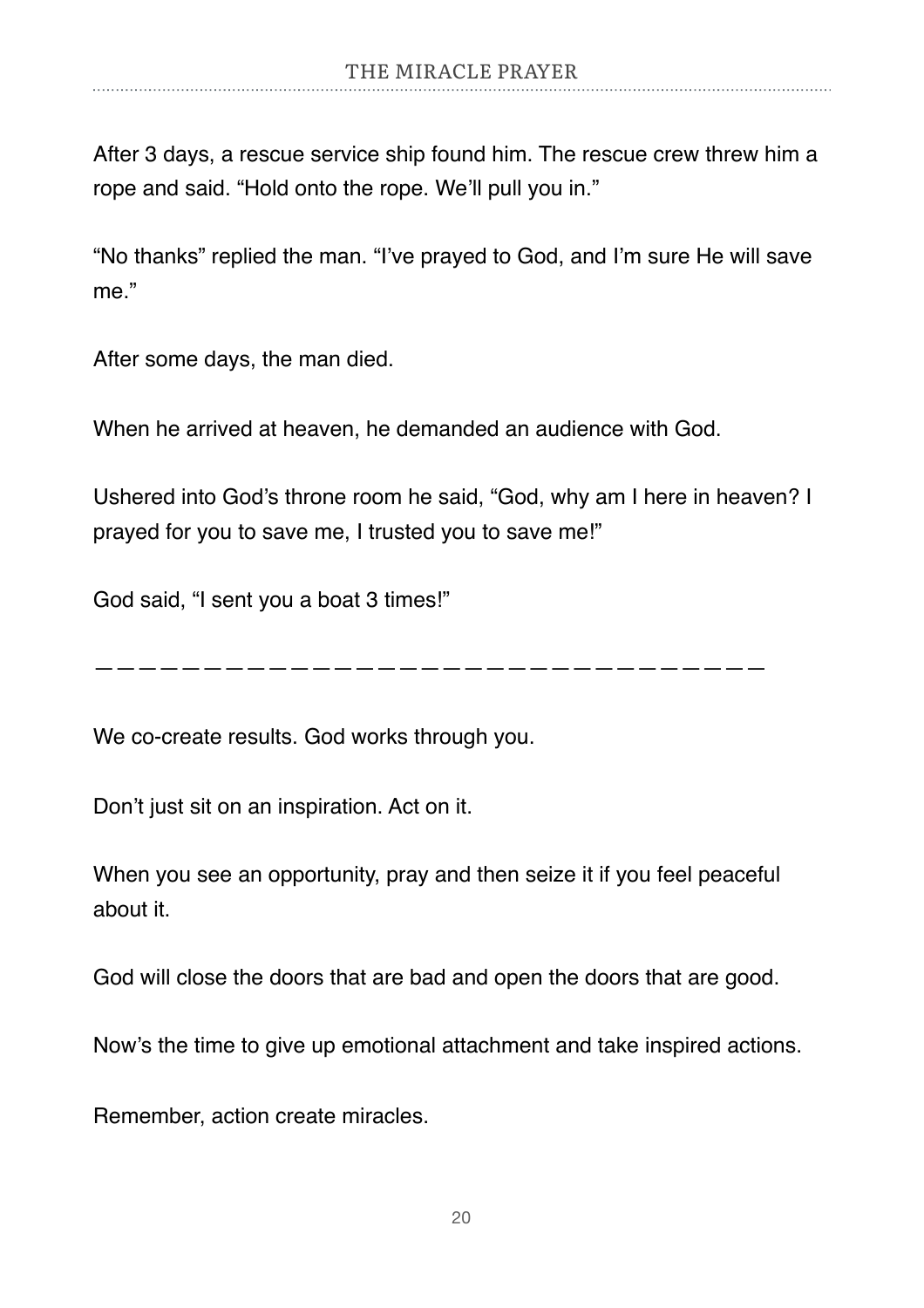#### **THE MIRACLE PRAYER**

Place your hand on your heart and pray the following prayer for life-changing miracles.

———————————————————————————————

Dear God, the powerful Creator of this universe…

Thank you for your amazing power and works in my life.

Thank you for all you've given me. I'm loved and supported.

I know you are listening.

I'm reaching out to you for help.

I'm receiving your divine strength and resources to overcome this [CHALLENGE] in my life.

Your divine strength now flows in me... Guiding me in tune with your planned direction for me.

I trust that everything will be alright.

I deepen my relationship with you, the Divine.

There is no longer any obstacles stopping my prayer from reaching you.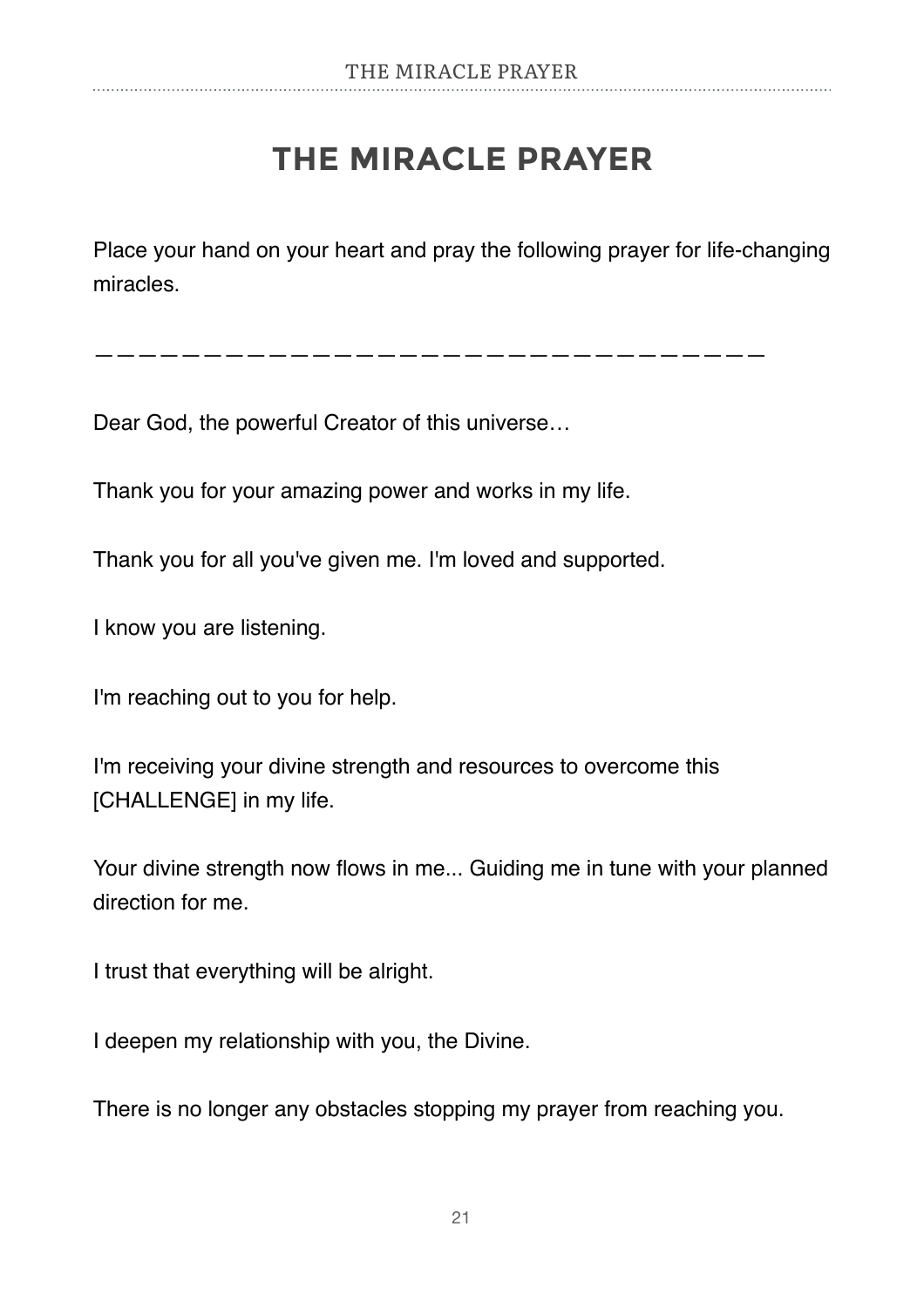You've heard me.

You open up my mind to new possibilities and opportunities.

Unfavorable doors are shut, and new doors of opportunity are opening right now.

You have been, and still is working miracles in me.

I'm willing to put forth ALL my enthusiasm, energy and effort together with you to manifest these miracles.

I shall no longer insist on having things my own way.

Without your help, I cannot.

Now, I let go of my struggles and trust you for my abundant provision of health, wealth, happiness, and success.

I pray through words as well as my actions.

I pray alone and with everyone who has prayed this miracle prayer.

Together we create miracles.

I know you are creating a two-way communication.

Prayers require listening as well as taking action on your word.

Today, I know my prayers are heard.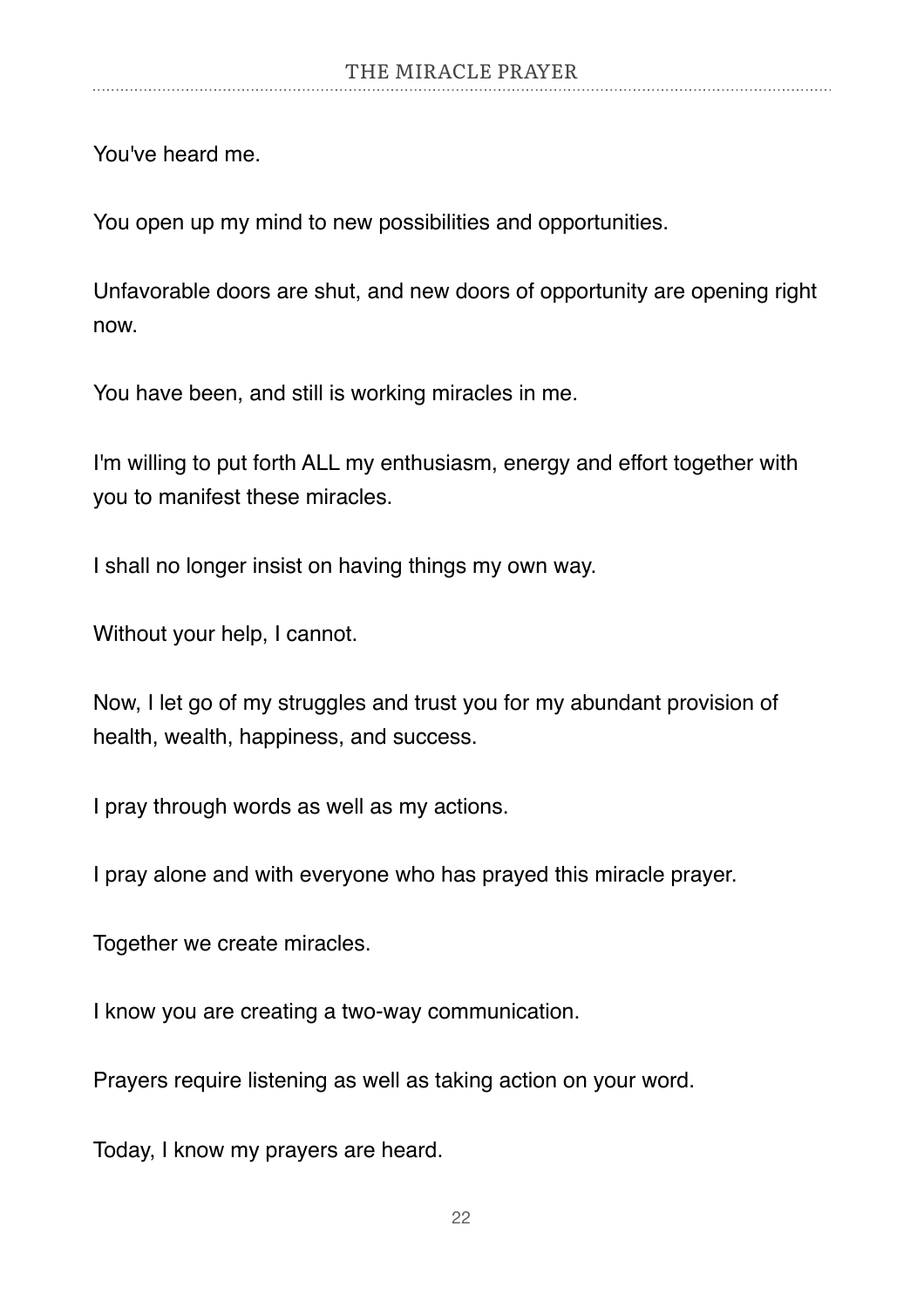I pray with happiness and conviction.

And I know miracles are manifesting right now.

Thank you, God.